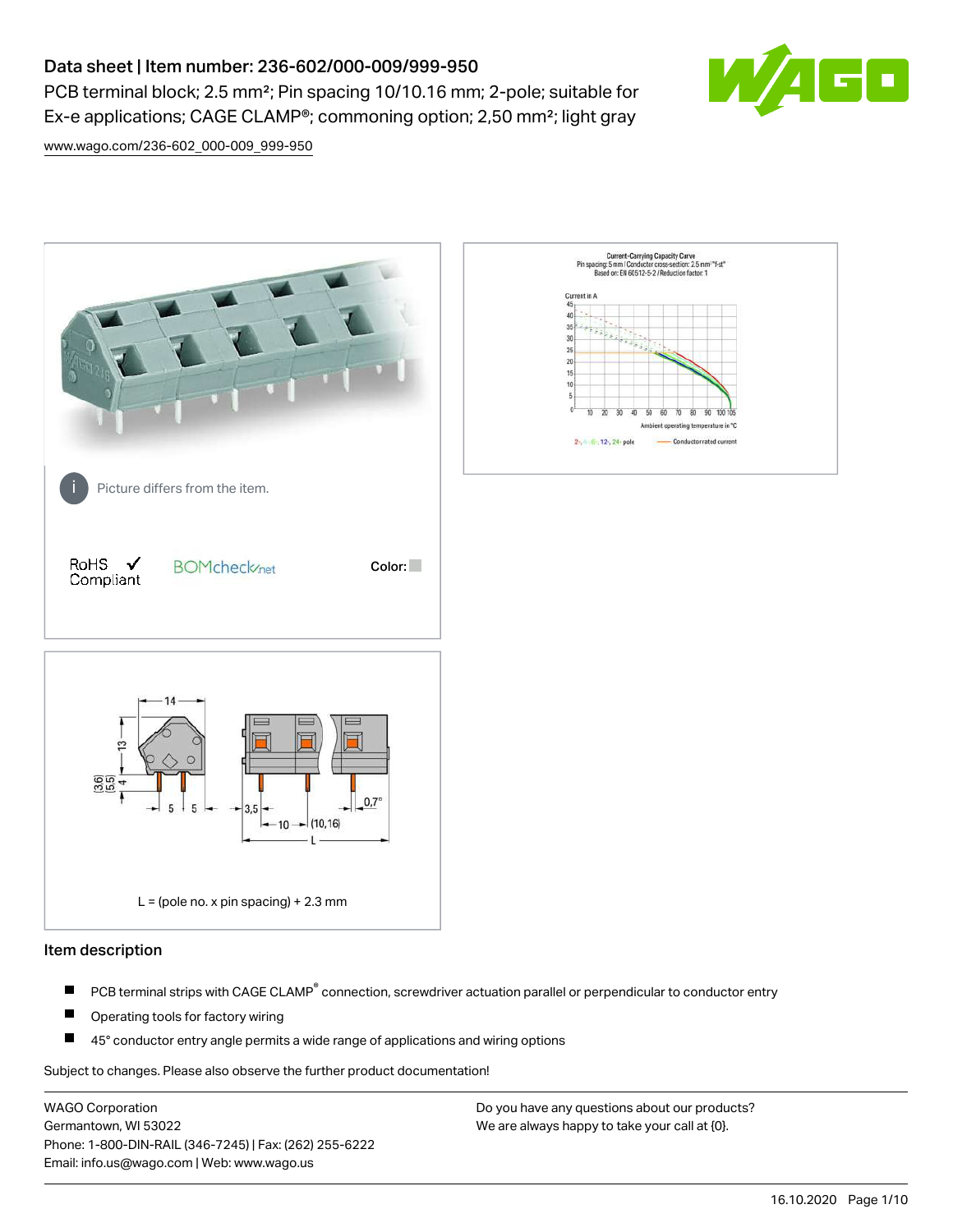

Set to metric or inch pin spacing by compressing PCB terminal strips or pulling them apart

# Data

Electrical data

## Ex information

| Ratings per                | ATEX: PTB 06 ATEX 1061 U / IECEx: PTB 06.0042 U |  |
|----------------------------|-------------------------------------------------|--|
| Rated voltage EN (Ex e II) | 440 V                                           |  |
| Rated current (Ex e II)    | 16 A                                            |  |

# Connection data

| Connection technology                             | CAGE CLAMP®                            |
|---------------------------------------------------|----------------------------------------|
| Actuation type                                    | Operating tool                         |
| Solid conductor                                   | $0.082.5$ mm <sup>2</sup> / 28  12 AWG |
| Fine-stranded conductor                           | $0.082.5$ mm <sup>2</sup> / 28  12 AWG |
| Fine-stranded conductor; with insulated ferrule   | $0.251.5$ mm <sup>2</sup>              |
| Fine-stranded conductor; with uninsulated ferrule | $0.251.5$ mm <sup>2</sup>              |
| Strip length                                      | $56$ mm / 0.2 $$ 0.24 inch             |
| Conductor connection direction to PCB             | 45°                                    |
| Pole No.                                          | $\overline{2}$                         |
| Total number of connection points                 | 2                                      |
| Total number of potentials                        | $\overline{2}$                         |
| Number of connection types                        |                                        |
| Number of levels                                  | 1                                      |
| Note (conductor cross-section)                    | 12 AWG: THHN, THWN                     |

# Physical data

| Pin spacing                          | 10/10.16 mm / 0.394/0.4 inch |
|--------------------------------------|------------------------------|
| Width                                | 22.3 mm / 0.878 inch         |
| Height                               | 17 mm / 0.669 inch           |
| Height from the surface              | 13 mm / 0.512 inch           |
| Depth                                | 14 mm / 0.551 inch           |
| Solder pin length                    | 4 mm                         |
| Solder pin dimensions                | $0.7 \times 0.7$ mm          |
| Drilled hole diameter with tolerance | $1.1$ $(+0.1)$ mm            |

Subject to changes. Please also observe the further product documentation!

| <b>WAGO Corporation</b>                                | Do you have any questions about our products? |
|--------------------------------------------------------|-----------------------------------------------|
| Germantown, WI 53022                                   | We are always happy to take your call at {0}. |
| Phone: 1-800-DIN-RAIL (346-7245)   Fax: (262) 255-6222 |                                               |
| Email: info.us@wago.com   Web: www.wago.us             |                                               |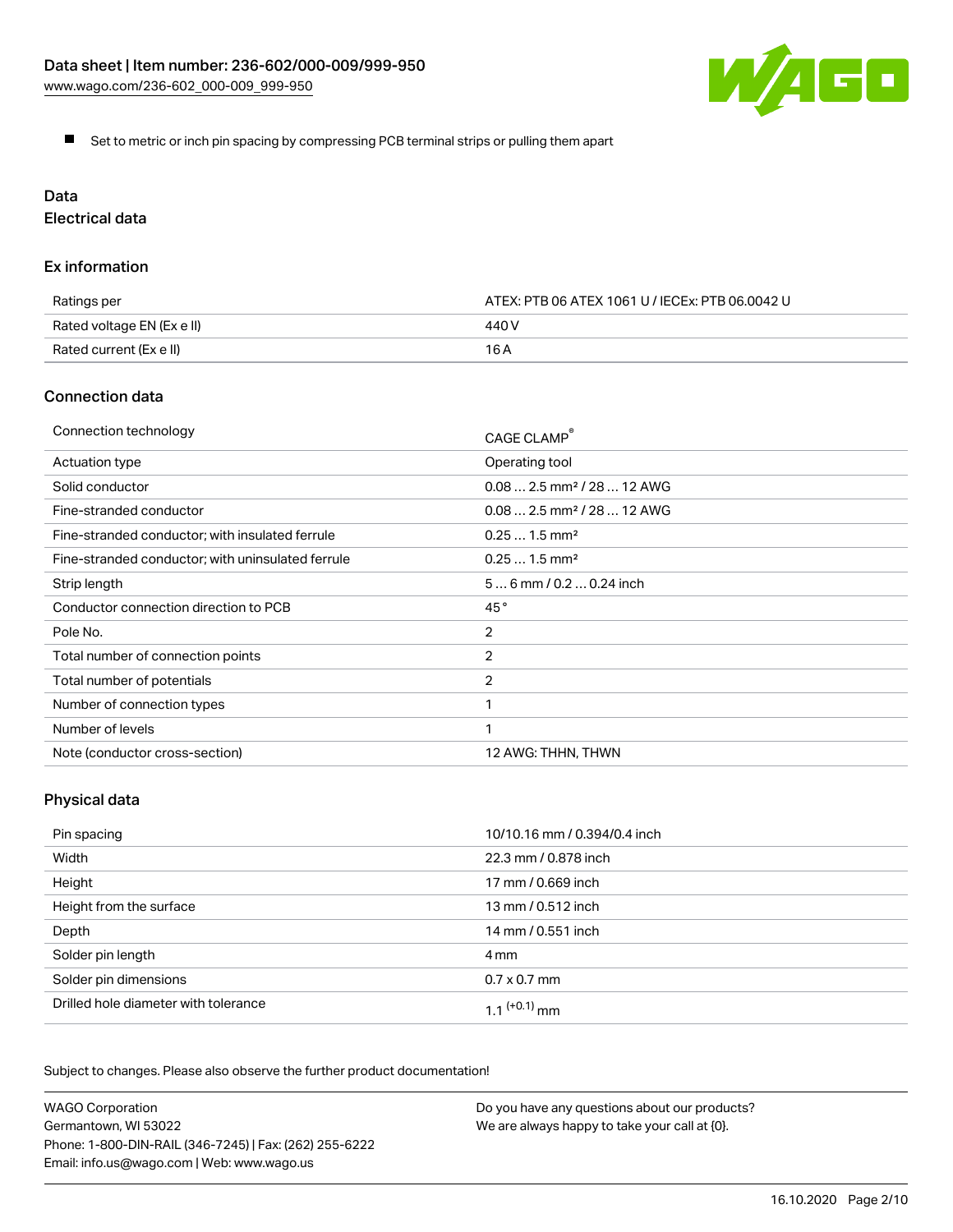

# PCB contact

| PCB contact                         | <b>THT</b>                               |
|-------------------------------------|------------------------------------------|
| Solder pin arrangement              | over the entire terminal strip (in-line) |
| Number of solder pins per potential |                                          |

## Material Data

| Color                       | light gray                              |
|-----------------------------|-----------------------------------------|
| Material group              |                                         |
| Insulation material         | Polyamide (PA66)                        |
| Flammability class per UL94 | V <sub>0</sub>                          |
| Clamping spring material    | Chrome nickel spring steel (CrNi)       |
| Contact material            | Electrolytic copper ( $E_{\text{Cu}}$ ) |
| Contact plating             | tin-plated                              |
| Fire load                   | 0.052 MJ                                |
| Weight                      | 2.7 <sub>g</sub>                        |

## Environmental Requirements

| Limit temperature range | $-60+105 °C$ |
|-------------------------|--------------|
|-------------------------|--------------|

# Commercial data

| Product Group         | 4 (Printed Circuit) |
|-----------------------|---------------------|
| Packaging type        | <b>BOX</b>          |
| Country of origin     | CН                  |
| <b>GTIN</b>           | 4044918773089       |
| Customs tariff number | 85369010000         |

# Approvals / Certificates

#### Ex-Approvals

| Logo      | Approval                                                   | <b>Additional Approval Text</b> | Certificate<br>name                                           |
|-----------|------------------------------------------------------------|---------------------------------|---------------------------------------------------------------|
| $\ddot{}$ | <b>ATEx</b><br>Physikalisch Technische Bundesanstalt (PTB) | EN 60079                        | PTB 06<br>Atex 1061<br>U(II 2 G Ex<br>ell bzw. I<br>M2 Ex el) |
|           | <b>IECEX</b><br>Physikalisch Technische Bundesanstalt      | IEC 60079                       | <b>IECEX PTB</b><br>06.0042U                                  |

Subject to changes. Please also observe the further product documentation!

WAGO Corporation Germantown, WI 53022 Phone: 1-800-DIN-RAIL (346-7245) | Fax: (262) 255-6222 Email: info.us@wago.com | Web: www.wago.us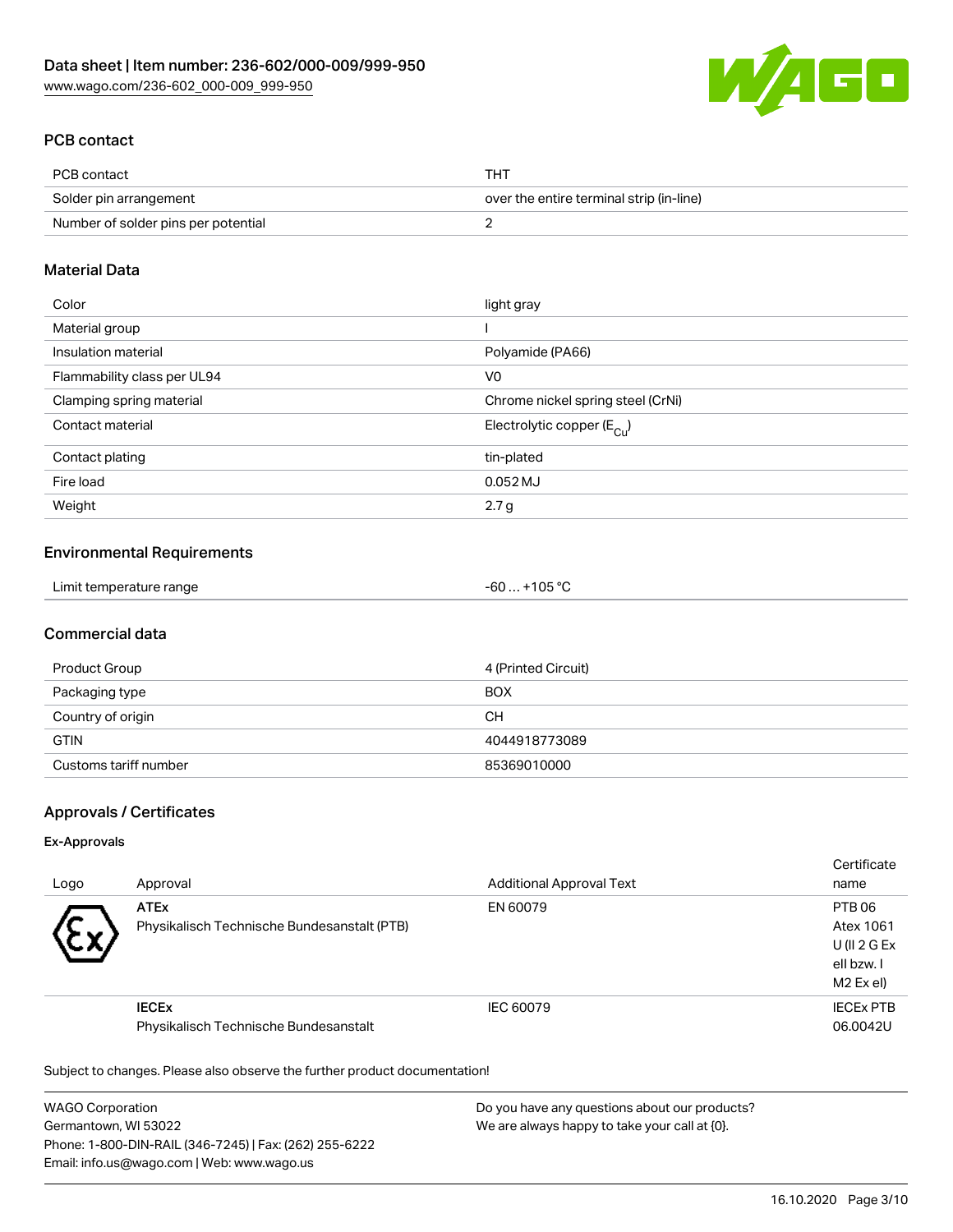

# **IECEx**

#### Country specific Approvals

| Logo          | Approval                                      | <b>Additional Approval Text</b> | Certificate<br>name             |
|---------------|-----------------------------------------------|---------------------------------|---------------------------------|
| 5 Z           | <b>CSA</b><br>DEKRA Certification B.V.        | C <sub>22.2</sub> No. 158       | 1673957                         |
| <b>ERC</b> Ex | <b>EAC</b><br>Brjansker Zertifizierungsstelle | TP TC 012/2011                  | RU C-DE.<br>AM02.B.<br>00127/19 |

# Counterpart

## Compatible products

#### Marking accessories

| Item no.: 210-332/1000-202<br>Marking strips; as a DIN A4 sheet; MARKED; 1-16 (80x); Height of marker strip: 3 mm; Strip length 182<br>mm; Horizontal marking; Self-adhesive; white  | www.wago.com/210-332<br>/1000-202 |
|--------------------------------------------------------------------------------------------------------------------------------------------------------------------------------------|-----------------------------------|
| Item no.: 210-332/1000-204<br>Marking strips; as a DIN A4 sheet; MARKED; 17-31 (80x); Height of marker strip: 3 mm; Strip length 182<br>mm; Horizontal marking; Self-adhesive; white | www.wago.com/210-332<br>/1000-204 |
| Item no.: 210-332/1000-206<br>Marking strips; as a DIN A4 sheet; MARKED; 33-48 (80x); Height of marker strip: 3 mm; Strip length 182<br>mm; Horizontal marking; Self-adhesive; white | www.wago.com/210-332<br>/1000-206 |
| Item no.: 210-332/1016-202<br>Marking strips; as a DIN A4 sheet; MARKED; 1-16 (80x); Height of marker strip: 3 mm; Strip length 182<br>mm; Horizontal marking; Self-adhesive; white  | www.wago.com/210-332<br>/1016-202 |
| Item no.: 210-332/1016-204<br>Marking strips; as a DIN A4 sheet; MARKED; 17-31 (80x); Height of marker strip: 3 mm; Strip length 182<br>mm; Horizontal marking; Self-adhesive; white | www.wago.com/210-332<br>/1016-204 |
|                                                                                                                                                                                      |                                   |

#### Item no.: 210-332/1016-206

Subject to changes. Please also observe the further product documentation!

WAGO Corporation Germantown, WI 53022 Phone: 1-800-DIN-RAIL (346-7245) | Fax: (262) 255-6222 Email: info.us@wago.com | Web: www.wago.us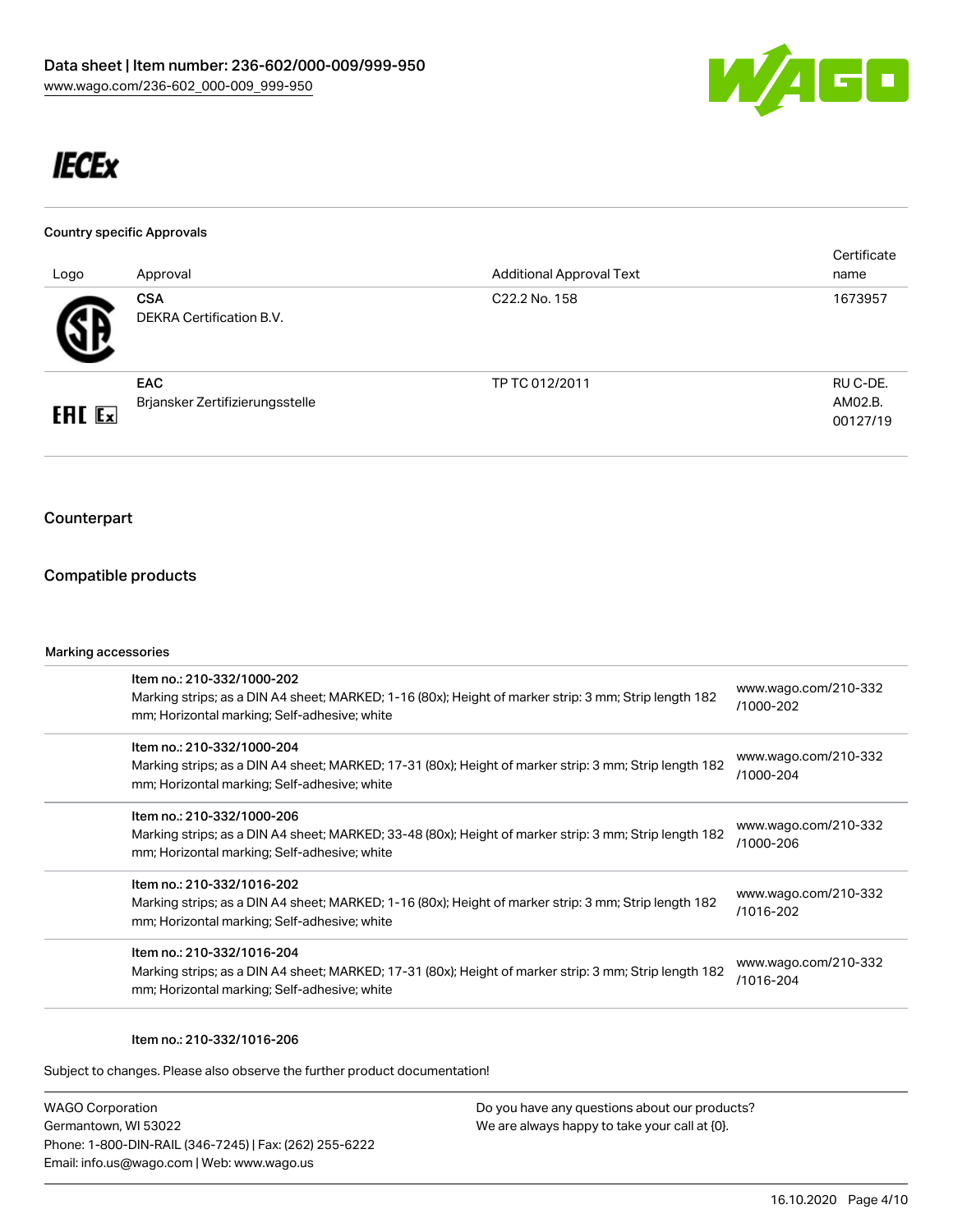

Marking strips; as a DIN A4 sheet; MARKED; 33-48 (80x); Height of marker strip: 3 mm; Strip length 182 mm; Horizontal marking; Self-adhesive; white [www.wago.com/210-332](http://www.wago.com/210-332/1016-206)

[/1016-206](http://www.wago.com/210-332/1016-206)

| tools   |                                                                                                                                                                                   |                      |
|---------|-----------------------------------------------------------------------------------------------------------------------------------------------------------------------------------|----------------------|
|         | Item no.: 210-657<br>Operating tool; Blade: 3.5 x 0.5 mm; with a partially insulated shaft; short; multicoloured                                                                  | www.wago.com/210-657 |
|         | Item no.: 210-658<br>Operating tool; Blade: 3.5 x 0.5 mm; with a partially insulated shaft; angled; short; multicoloured                                                          | www.wago.com/210-658 |
|         | Item no.: 210-720<br>Operating tool; Blade: 3.5 x 0.5 mm; with a partially insulated shaft; multicoloured                                                                         | www.wago.com/210-720 |
|         | Item no.: 236-332<br>Operating tool; natural                                                                                                                                      | www.wago.com/236-332 |
|         | Item no.: 236-335<br>Operating tool; gray                                                                                                                                         | www.wago.com/236-335 |
| ferrule |                                                                                                                                                                                   |                      |
|         | Item no.: 216-101<br>Ferrule; Sleeve for 0.5 mm <sup>2</sup> / AWG 22; uninsulated; electro-tin plated; silver-colored                                                            | www.wago.com/216-101 |
|         | Item no.: 216-102<br>Ferrule; Sleeve for 0.75 mm <sup>2</sup> / AWG 20; uninsulated; electro-tin plated; silver-colored                                                           | www.wago.com/216-102 |
|         | Item no.: 216-103<br>Ferrule; Sleeve for 1 mm <sup>2</sup> / AWG 18; uninsulated; electro-tin plated                                                                              | www.wago.com/216-103 |
|         | Item no.: 216-104<br>Ferrule; Sleeve for 1.5 mm <sup>2</sup> / AWG 16; uninsulated; electro-tin plated; silver-colored                                                            | www.wago.com/216-104 |
|         | Item no.: 216-121<br>Ferrule; Sleeve for 0.5 mm <sup>2</sup> / AWG 22; uninsulated; electro-tin plated; silver-colored                                                            | www.wago.com/216-121 |
|         | Item no.: 216-122<br>Ferrule; Sleeve for 0.75 mm <sup>2</sup> / AWG 20; uninsulated; electro-tin plated; silver-colored                                                           | www.wago.com/216-122 |
|         | Item no.: 216-123<br>Ferrule; Sleeve for 1 mm <sup>2</sup> / AWG 18; uninsulated; electro-tin plated; silver-colored                                                              | www.wago.com/216-123 |
|         | Item no.: 216-124<br>Ferrule; Sleeve for 1.5 mm <sup>2</sup> / AWG 16; uninsulated; electro-tin plated                                                                            | www.wago.com/216-124 |
|         | Item no.: 216-131<br>Ferrule; Sleeve for 0.25 mm <sup>2</sup> / AWG 24; uninsulated; electro-tin plated; silver-colored                                                           | www.wago.com/216-131 |
|         | Item no.: 216-132<br>Ferrule; Sleeve for 0.34 mm <sup>2</sup> / AWG 24; uninsulated; electro-tin plated                                                                           | www.wago.com/216-132 |
|         | Item no.: 216-141<br>Ferrule; Sleeve for 0.5 mm <sup>2</sup> / 20 AWG; uninsulated; electro-tin plated; electrolytic copper; gastight<br>crimped; acc. to DIN 46228, Part 1/08.92 | www.wago.com/216-141 |
|         | Subject to changes. Please also observe the further product documentation!                                                                                                        |                      |

WAGO Corporation Germantown, WI 53022 Phone: 1-800-DIN-RAIL (346-7245) | Fax: (262) 255-6222 Email: info.us@wago.com | Web: www.wago.us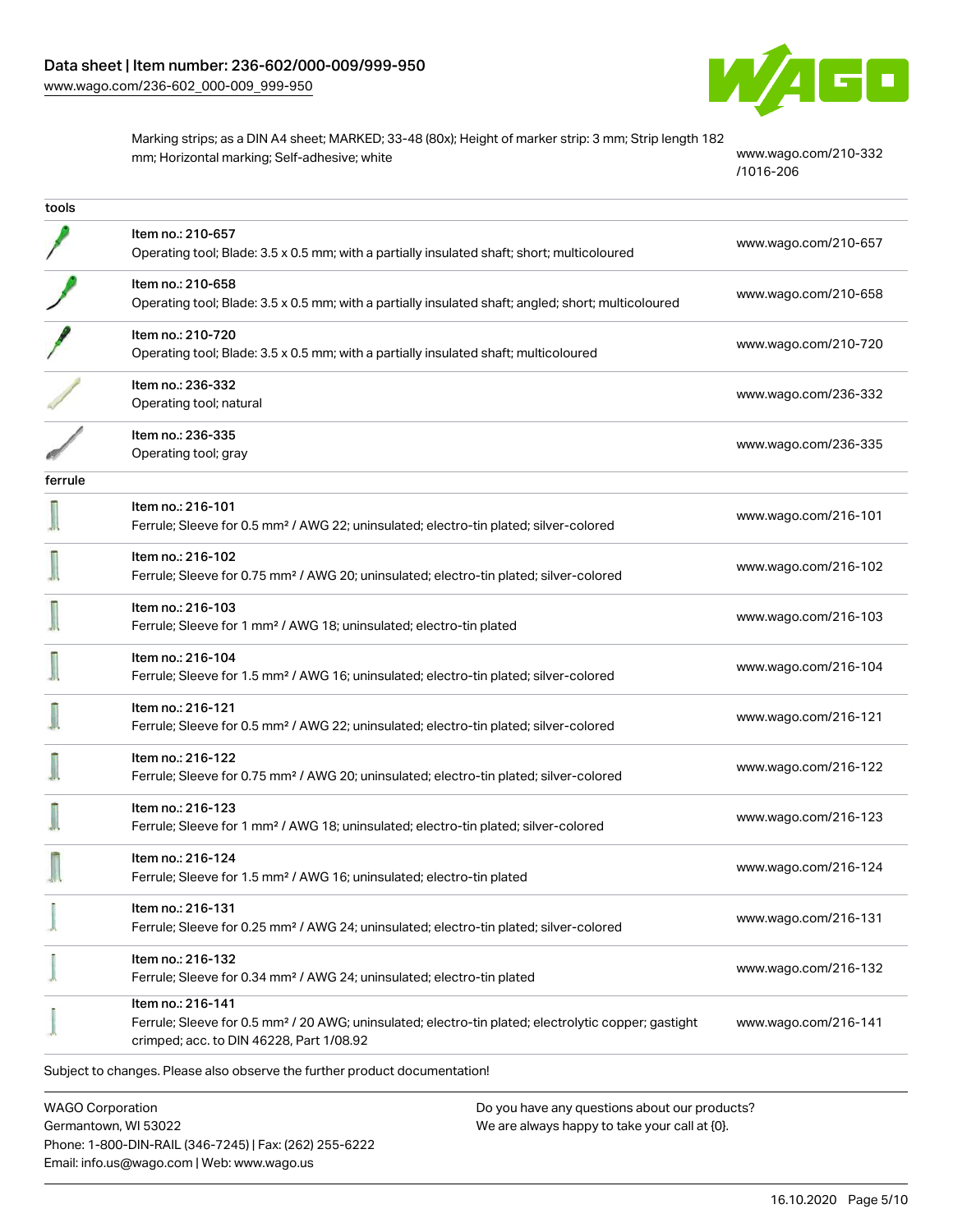# Data sheet | Item number: 236-602/000-009/999-950

[www.wago.com/236-602\\_000-009\\_999-950](http://www.wago.com/236-602_000-009_999-950)



| Item no.: 216-142                                                                                                                          |                      |
|--------------------------------------------------------------------------------------------------------------------------------------------|----------------------|
| Ferrule; Sleeve for 0.75 mm <sup>2</sup> / 18 AWG; uninsulated; electro-tin plated; electrolytic copper; gastight                          | www.wago.com/216-142 |
| crimped; acc. to DIN 46228, Part 1/08.92                                                                                                   |                      |
| Item no.: 216-143                                                                                                                          |                      |
| Ferrule; Sleeve for 1 mm <sup>2</sup> / AWG 18; uninsulated; electro-tin plated; electrolytic copper; gastight                             | www.wago.com/216-143 |
| crimped; acc. to DIN 46228, Part 1/08.92                                                                                                   |                      |
| Item no.: 216-144                                                                                                                          |                      |
| Ferrule; Sleeve for 1.5 mm <sup>2</sup> / AWG 16; uninsulated; electro-tin plated; electrolytic copper; gastight                           | www.wago.com/216-144 |
| crimped; acc. to DIN 46228, Part 1/08.92; silver-colored                                                                                   |                      |
|                                                                                                                                            |                      |
| Item no.: 216-151                                                                                                                          | www.wago.com/216-151 |
| Ferrule; Sleeve for 0.25 mm <sup>2</sup> / AWG 24; uninsulated; electro-tin plated                                                         |                      |
| Item no.: 216-152                                                                                                                          |                      |
| Ferrule; Sleeve for 0.34 mm <sup>2</sup> / AWG 24; uninsulated; electro-tin plated                                                         | www.wago.com/216-152 |
|                                                                                                                                            |                      |
| Item no.: 216-201                                                                                                                          | www.wago.com/216-201 |
| Ferrule; Sleeve for 0.5 mm <sup>2</sup> / 20 AWG; insulated; electro-tin plated; white                                                     |                      |
|                                                                                                                                            |                      |
| Item no.: 216-202                                                                                                                          | www.wago.com/216-202 |
| Ferrule; Sleeve for 0.75 mm <sup>2</sup> / 18 AWG; insulated; electro-tin plated; gray                                                     |                      |
| Item no.: 216-203                                                                                                                          |                      |
| Ferrule; Sleeve for 1 mm <sup>2</sup> / AWG 18; insulated; electro-tin plated; red                                                         | www.wago.com/216-203 |
|                                                                                                                                            |                      |
| Item no.: 216-204                                                                                                                          | www.wago.com/216-204 |
| Ferrule; Sleeve for 1.5 mm <sup>2</sup> / AWG 16; insulated; electro-tin plated; black                                                     |                      |
| Item no.: 216-221                                                                                                                          |                      |
| Ferrule; Sleeve for 0.5 mm <sup>2</sup> / 20 AWG; insulated; electro-tin plated; white                                                     | www.wago.com/216-221 |
|                                                                                                                                            |                      |
| Item no.: 216-222                                                                                                                          |                      |
| Ferrule; Sleeve for 0.75 mm <sup>2</sup> / 18 AWG; insulated; electro-tin plated; gray                                                     | www.wago.com/216-222 |
|                                                                                                                                            |                      |
| Item no.: 216-223                                                                                                                          | www.wago.com/216-223 |
| Ferrule; Sleeve for 1 mm <sup>2</sup> / AWG 18; insulated; electro-tin plated; red                                                         |                      |
| Item no.: 216-224                                                                                                                          |                      |
| Ferrule; Sleeve for 1.5 mm <sup>2</sup> / AWG 16; insulated; electro-tin plated; black                                                     | www.wago.com/216-224 |
|                                                                                                                                            |                      |
| Item no.: 216-241                                                                                                                          |                      |
| Ferrule; Sleeve for 0.5 mm <sup>2</sup> / 20 AWG; insulated; electro-tin plated; electrolytic copper; gastight                             | www.wago.com/216-241 |
| crimped; acc. to DIN 46228, Part 4/09.90; white                                                                                            |                      |
| Item no.: 216-242                                                                                                                          |                      |
| Ferrule; Sleeve for 0.75 mm <sup>2</sup> / 18 AWG; insulated; electro-tin plated; electrolytic copper; gastight                            | www.wago.com/216-242 |
| crimped; acc. to DIN 46228, Part 4/09.90; gray                                                                                             |                      |
| Item no.: 216-243                                                                                                                          |                      |
| Ferrule; Sleeve for 1 mm <sup>2</sup> / AWG 18; insulated; electro-tin plated; electrolytic copper; gastight crimped; www.wago.com/216-243 |                      |
| acc. to DIN 46228, Part 4/09.90; red                                                                                                       |                      |
| Item no.: 216-244                                                                                                                          |                      |
| Ferrule; Sleeve for 1.5 mm <sup>2</sup> / AWG 16; insulated; electro-tin plated; electrolytic copper; gastight                             | www.wago.com/216-244 |
| crimped; acc. to DIN 46228, Part 4/09.90; black                                                                                            |                      |
|                                                                                                                                            |                      |

Subject to changes. Please also observe the further product documentation!

WAGO Corporation Germantown, WI 53022 Phone: 1-800-DIN-RAIL (346-7245) | Fax: (262) 255-6222 Email: info.us@wago.com | Web: www.wago.us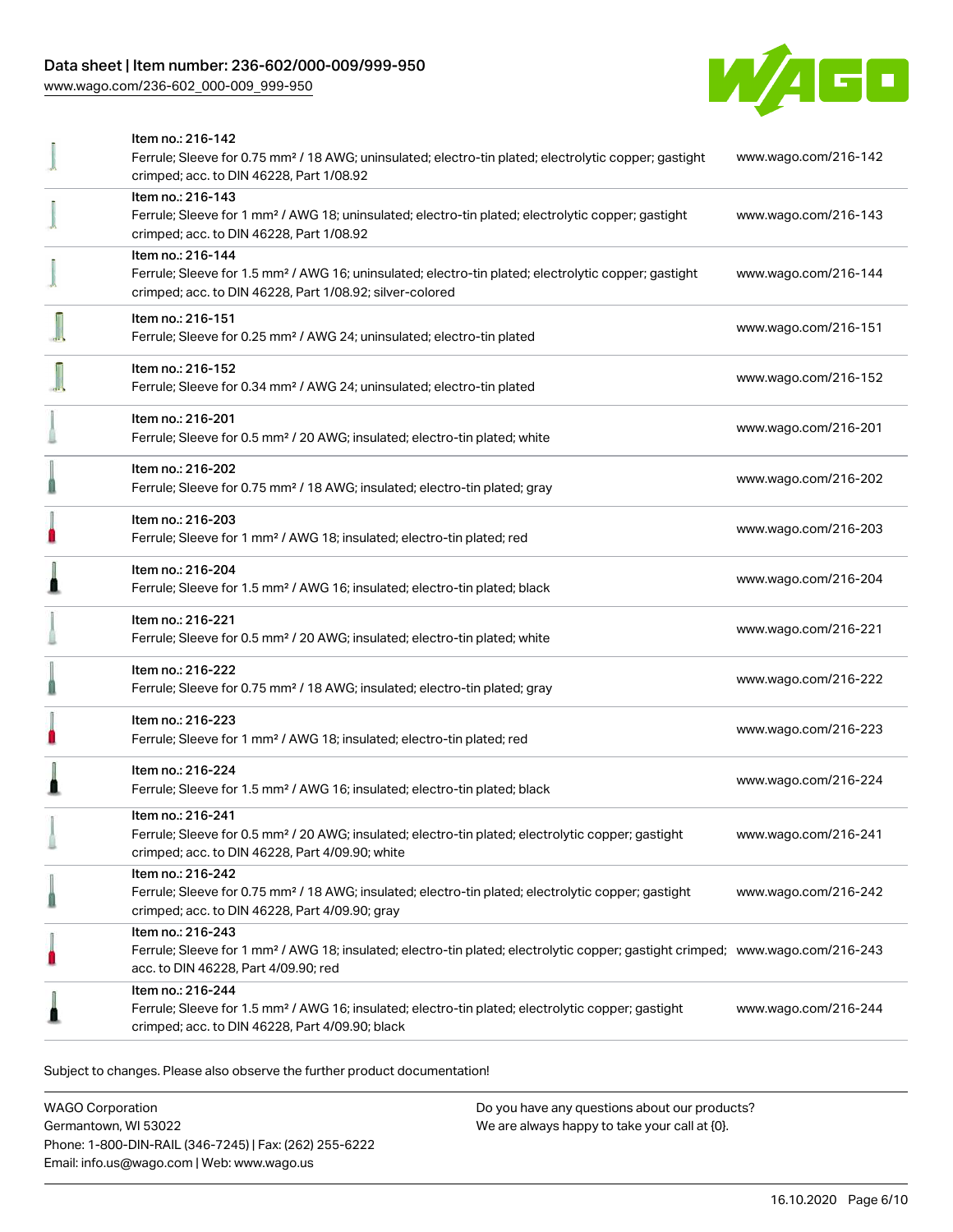# Data sheet | Item number: 236-602/000-009/999-950

[www.wago.com/236-602\\_000-009\\_999-950](http://www.wago.com/236-602_000-009_999-950)



| Item no.: 216-262<br>Ferrule; Sleeve for 0.75 mm <sup>2</sup> / 18 AWG; insulated; electro-tin plated; electrolytic copper; gastight<br>crimped; acc. to DIN 46228, Part 4/09.90; gray                  | www.wago.com/216-262 |
|---------------------------------------------------------------------------------------------------------------------------------------------------------------------------------------------------------|----------------------|
| Item no.: 216-263<br>Ferrule; Sleeve for 1 mm <sup>2</sup> / AWG 18; insulated; electro-tin plated; electrolytic copper; gastight crimped; www.wago.com/216-263<br>acc. to DIN 46228, Part 4/09.90; red |                      |
| Item no.: 216-264<br>Ferrule; Sleeve for 1.5 mm <sup>2</sup> / AWG 16; insulated; electro-tin plated; electrolytic copper; gastight<br>crimped; acc. to DIN 46228, Part 4/09.90; black                  | www.wago.com/216-264 |
| Item no.: 216-284<br>Ferrule; Sleeve for 1.5 mm <sup>2</sup> / AWG 16; insulated; electro-tin plated; electrolytic copper; gastight<br>crimped; acc. to DIN 46228, Part 4/09.90; black                  | www.wago.com/216-284 |
| Item no.: 216-301<br>Ferrule; Sleeve for 0.25 mm <sup>2</sup> / AWG 24; insulated; electro-tin plated; yellow                                                                                           | www.wago.com/216-301 |
| Item no.: 216-302<br>Ferrule; Sleeve for 0.34 mm <sup>2</sup> / 22 AWG; insulated; electro-tin plated; green                                                                                            | www.wago.com/216-302 |
| Item no.: 216-321<br>Ferrule; Sleeve for 0.25 mm <sup>2</sup> / AWG 24; insulated; electro-tin plated; yellow                                                                                           | www.wago.com/216-321 |
| Item no.: 216-322<br>Ferrule; Sleeve for 0.34 mm <sup>2</sup> / 22 AWG; insulated; electro-tin plated; green                                                                                            | www.wago.com/216-322 |

# Downloads

Documentation

### Additional Information

| Technical explanations                                                                                                                                                 | Apr 3, 2019                                   | pdf<br>3.6 MB | Download |
|------------------------------------------------------------------------------------------------------------------------------------------------------------------------|-----------------------------------------------|---------------|----------|
| <b>CAD files</b>                                                                                                                                                       |                                               |               |          |
| CAD data                                                                                                                                                               |                                               |               |          |
| 2D/3D Models 236-602/000-009/999-950                                                                                                                                   |                                               | URL           | Download |
| <b>CAE</b> data                                                                                                                                                        |                                               |               |          |
| EPLAN Data Portal 236-602/000-009/999-950                                                                                                                              |                                               | URL           | Download |
| <b>PCB Design</b>                                                                                                                                                      |                                               |               |          |
| Symbol and Footprint 236-602/000-009/999-950                                                                                                                           |                                               | URL           | Download |
| CAx data for your PCB design, consisting of "schematic symbols and PCB footprints",<br>allow easy integration of the WAGO component into your development environment. |                                               |               |          |
| Subject to changes. Please also observe the further product documentation!                                                                                             |                                               |               |          |
| <b>WAGO Corporation</b>                                                                                                                                                | Do you have any questions about our products? |               |          |
| Germantown, WI 53022<br>We are always happy to take your call at {0}.                                                                                                  |                                               |               |          |
| Phone: 1-800-DIN-RAIL (346-7245)   Fax: (262) 255-6222                                                                                                                 |                                               |               |          |
| Email: info.us@wago.com   Web: www.wago.us                                                                                                                             |                                               |               |          |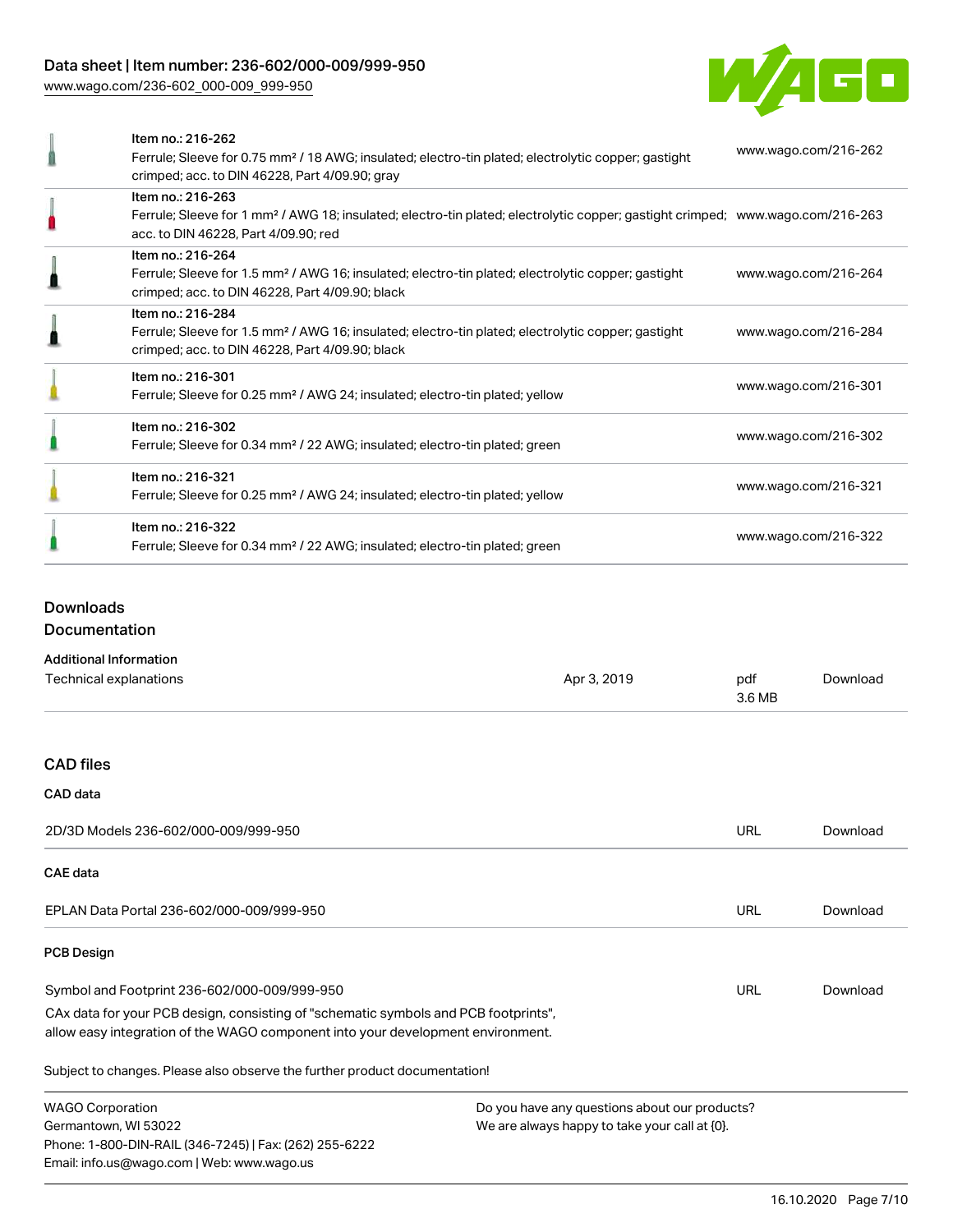

#### Supported formats:

- $\blacksquare$ Accel EDA 14 & 15
- $\blacksquare$ Altium 6 to current version
- $\blacksquare$ Cadence Allegro
- $\blacksquare$ **DesignSpark**
- $\blacksquare$ Eagle Libraries
- $\blacksquare$ KiCad
- $\blacksquare$ Mentor Graphics BoardStation
- $\blacksquare$ Mentor Graphics Design Architect
- $\blacksquare$ Mentor Graphics Design Expedition 99 and 2000
- $\blacksquare$ OrCAD 9.X PCB and Capture
- $\blacksquare$ PADS PowerPCB 3, 3.5, 4.X, and 5.X
- $\blacksquare$ PADS PowerPCB and PowerLogic 3.0
- $\blacksquare$ PCAD 2000, 2001, 2002, 2004, and 2006
- $\blacksquare$ Pulsonix 8.5 or newer
- $\blacksquare$ STL
- 3D STEP П
- $\blacksquare$ TARGET 3001!
- $\blacksquare$ View Logic ViewDraw
- П Quadcept
- Zuken CadStar 3 and 4  $\blacksquare$
- Zuken CR-5000 and CR-8000 П

PCB Component Libraries (EDA), PCB CAD Library Ultra Librarian

Installation Notes

Conductor termination

Subject to changes. Please also observe the further product documentation!

WAGO Corporation Germantown, WI 53022 Phone: 1-800-DIN-RAIL (346-7245) | Fax: (262) 255-6222 Email: info.us@wago.com | Web: www.wago.us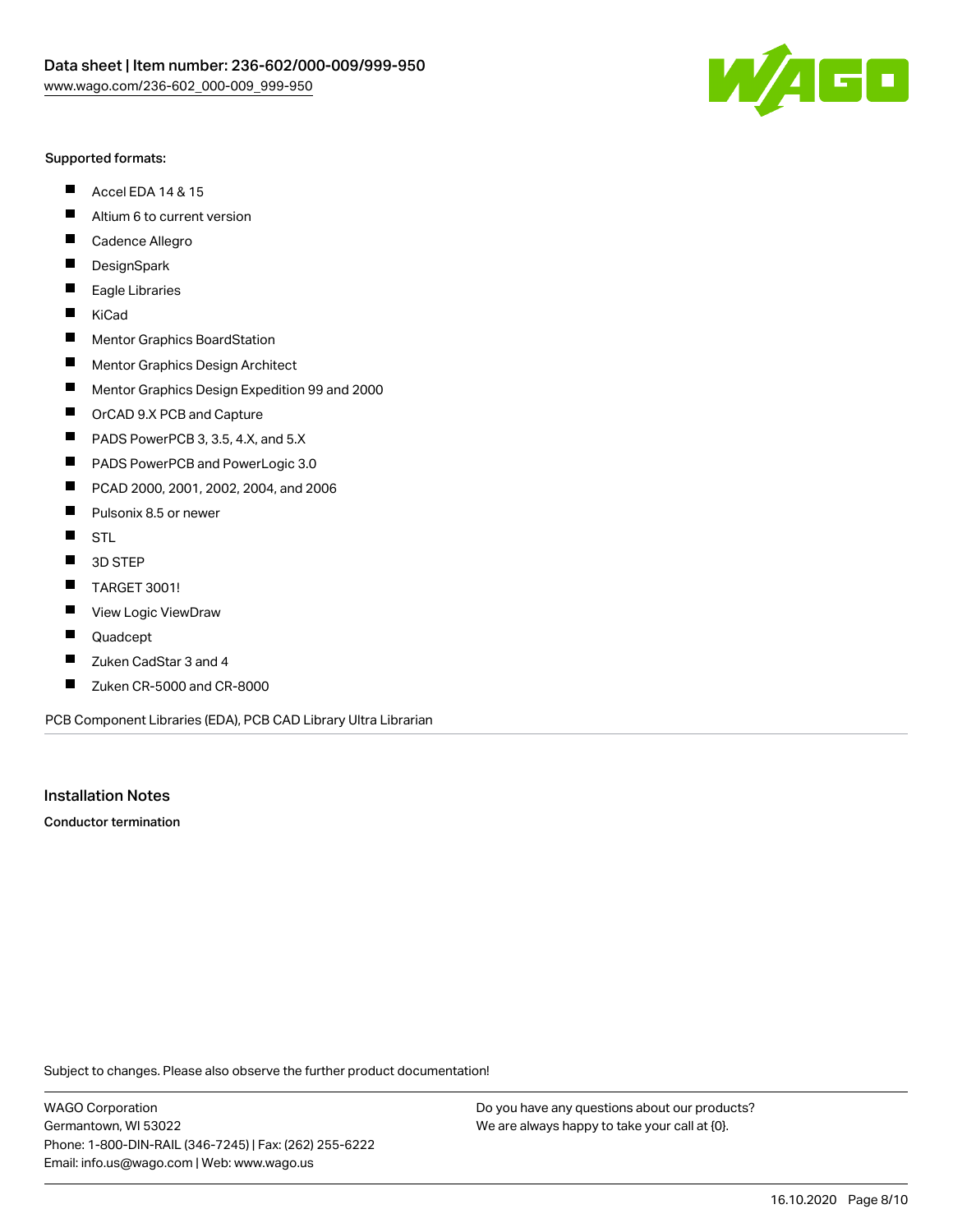# Data sheet | Item number: 236-602/000-009/999-950 [www.wago.com/236-602\\_000-009\\_999-950](http://www.wago.com/236-602_000-009_999-950)





Inserting a conductor via 3.5 mm screwdriver.



screwdriver.

Inserting a conductor via 3.5 mm Inserting a conductor via operating tool.

Screwdriver actuation parallel to conductor entry.

Screwdriver actuation perpendicular to conductor entry.



Compared to standard screwdrivers, these operating tools are far more convenient for wiring PCB terminal strips at factory.

Installation

Subject to changes. Please also observe the further product documentation!

WAGO Corporation Germantown, WI 53022 Phone: 1-800-DIN-RAIL (346-7245) | Fax: (262) 255-6222 Email: info.us@wago.com | Web: www.wago.us